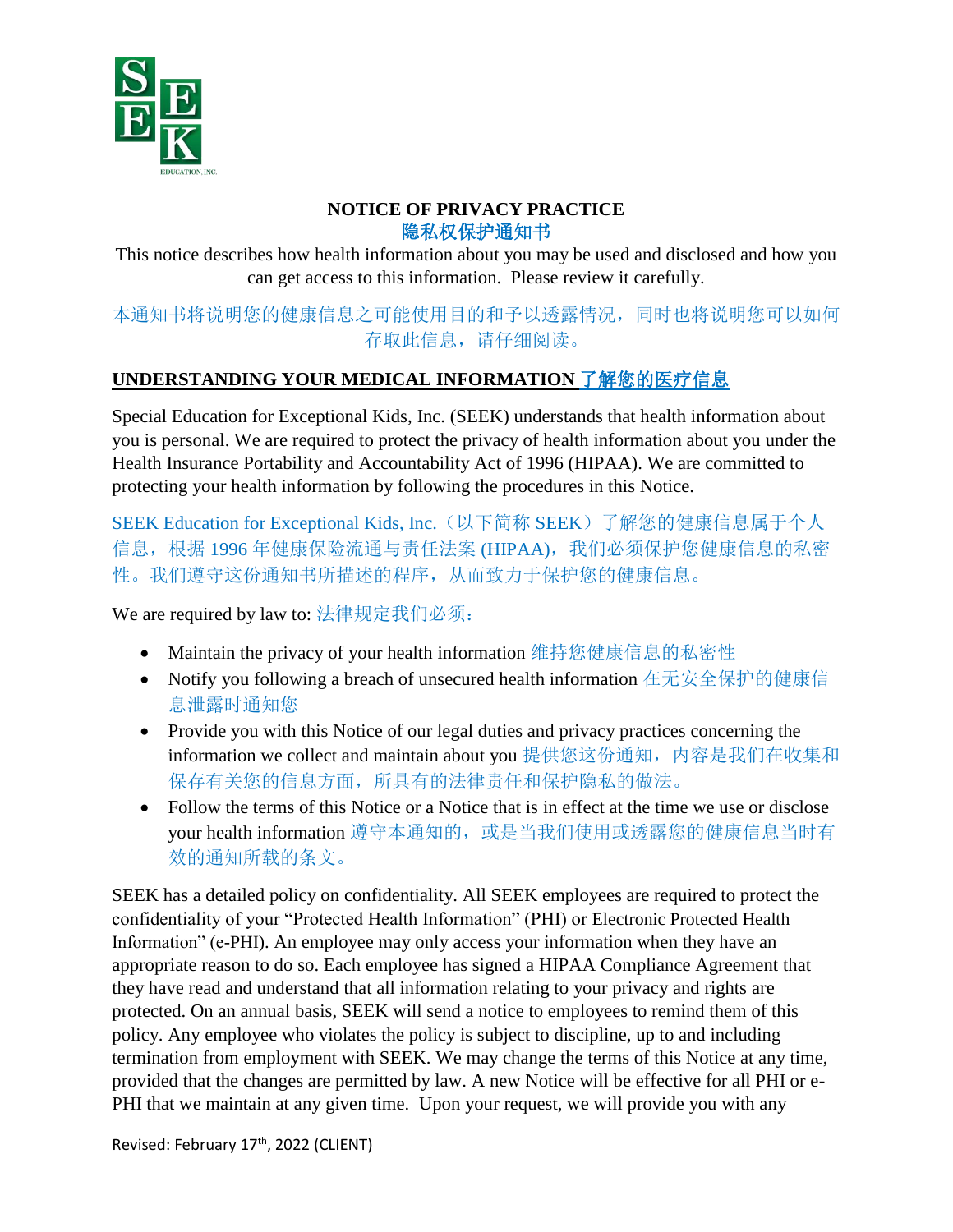

revised Notice of Privacy Practices. Copies of these Notices are available at any of our offices and posted on our website at [www.seekeducation.org.](http://www.seekeducation.org/)

SEEK 对保密性有详细的政策,所有 SEEK 员工都必须保护您的"受保护健康信息" (Protected Health Information,简称 PHI) 或电子保护健康信息(Electronic Protected Health Information", 简称 e-PHI) 的保密性。员工只能在有正当理由时接触到您的信 息,每个员工都已签署一个 HIPAA 协议表示他们阅读并了解所有和您的隐私与权利有关 的信息都受到保护。SEEK 每年都对员工发出这项政策的提醒通知,任何违反此政策的员 工都将受到包括可能解雇在内的纪律处分。我们可能在任何时候改变本通知的条文,前提 是条文改变是法律所允许的,届时我们所遵守与所有 PHI 或 e-PHI 有关的新通知便会生 效。在您索取时,我们会提供您任何修订了的隐私权保护通知书。本通知书的复印件可在 我们的所有办公室和网站 [www.seekeducation.org](http://www.seekeducation.org/) 上供您检阅。

### *Uses and Disclosures of Protected Health Information for which your Authorization is not required.*

# 无需您的授权,我们可以使用和透露您的受保护健康信息的情况

Your PHI or e-PHI may be used and disclosed without your prior authorization by your service providers, our office staff, and others outside our office that are involved in your care and treatment. The following are only a few examples of the types of uses and disclosures of your PHI or e-PHI that we are permitted to make without your authorization for these purposes:

您的服务提供者、我们的办公室职员、和并非我们办公室职员但涉及您的照护与治疗的其 它人员,可能无需您的事先授权而使用和透露您的 PHI 或 e-PHI 健康信息。以下所列仅为 几种无需您授权但我们可以使用和透露您 PHI 或 e-PHI 信息的范例:

- 1. **Treatment:** We may disclose information about you to provide services. We will use and disclose your PHI or e-PHI to provide, coordinate, or manage your health care and any related services regarding your treatment. For example, we may disclose information to your health insurance case manager or funding source service coordinator to receive referral information or authorization to begin services. 治疗: 我们可能为了提供服务 的目的而透露您的信息。我们会使用和透露您的 PHI 或 e-PHI,来提供、协调或管 理您的健康照顾和任何与您的治疗有关的服务。例如,我们可能向您的健康保险个 案经理或资金来源服务协调员透露您的信息,以便取得转诊信息或取得开始服务的 授权。
- 2. **Payment:** We may disclose information about you as needed to bill and collect payment for services we provided to you. For example, we may contact your insurer or service coordinator for questions regarding your invoice or copayment for services. 付费: 我们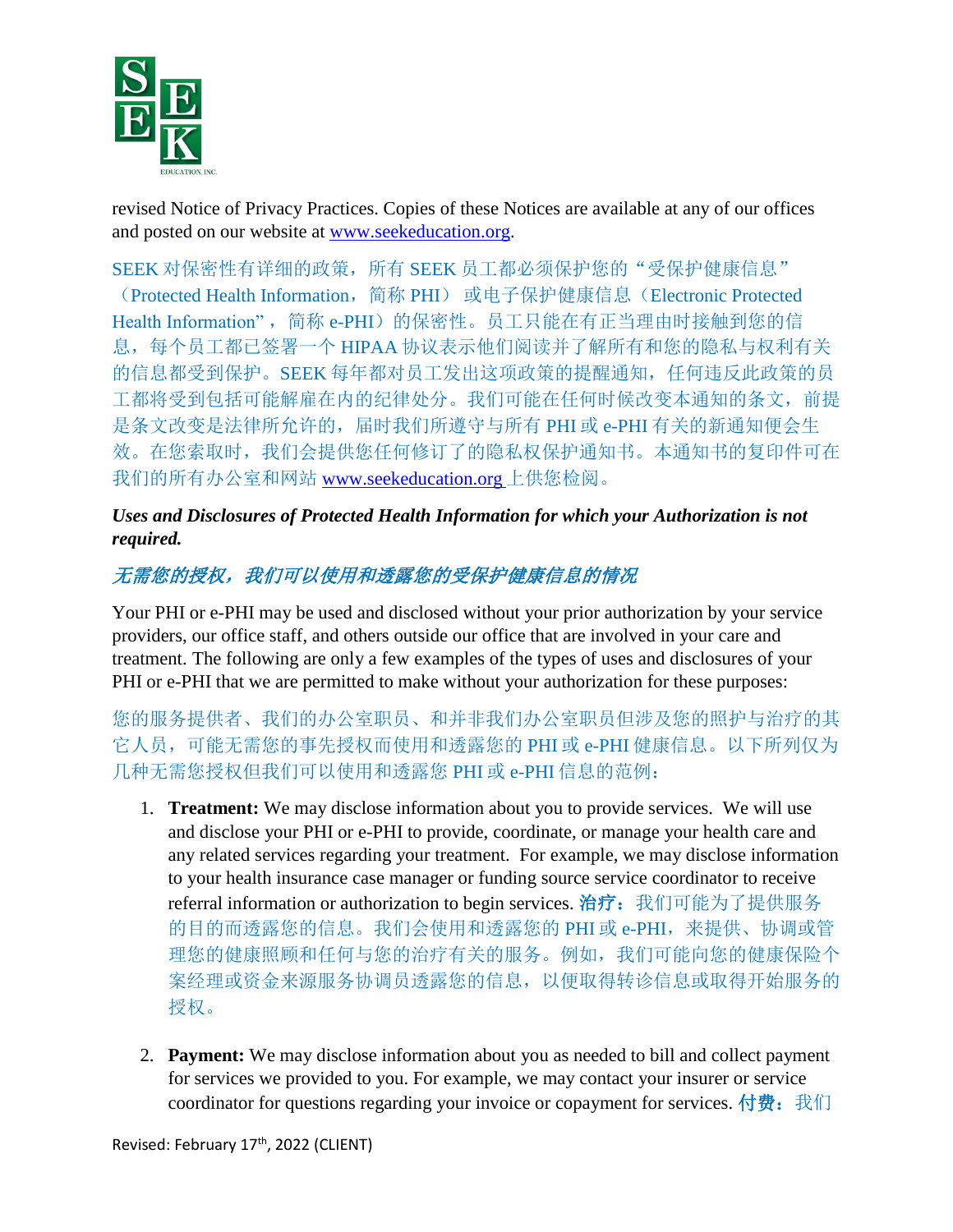

基于收取所提供的服务费用,而可能使用并透露您的信息。例如,我们可能联系您 的保险公司或服务协调员询问和服务账单或保险自付额有关的问题。

3. **Healthcare Operations:** We may use or disclose, as needed and minimum exposure, your PHI or e-PHI to perform business activities, "healthcare operations," to improve the quality of care we provide and to reduce healthcare cost. These activities could include, but are not limited to, quality assessment activities, consumer satisfaction survey, employee review activities, training of new staff, licensing, and conducting or arranging for other business activities. For example, we may cooperate with an outside organization that assesses the quality of the care we provide. We may review and audit the quality, efficiency, and cost of care we provided to you or resolving grievances within our organization. 医疗保健运作: 我们基于执行"医疗保健运作"商业行为,而可 能必要地与最低程度地使用或透露您的 PHI 或 e-PHI 信息,以提高我们提供的服务 品质,以及降低医疗保健成本。这些活动可能包括但不限于质量评估活动、消费者 满意调查、员工评议活动、新员工培训、执照、和进行安排其它商业活动。例如, 我们可能与一个外部组织合作,对方评估我们所提供的保健的品质。我们可能在自 己组织内部审核与复查我们提供您的保健的品质、效率与成本,或解决投诉。

### *Other Permitted and Required Uses and Disclosures That May Be Made With your Opportunities to Object.*

# 其它许可和规定的使用和透露,但您可以有反对机会的情况

We may use and disclose your PHI or e-PHI in the following conditions. You have the opportunity to object to the use or disclosure of all or part of your PHI or e-PHI. If you are not present or able to agree or object to the use or disclosure of the PHI or e-PHI, then your health care provider may, using professional judgment, determine whether the disclosure is in your best interest. In this case, only the PHI or e-PHI that is relevant to your health care will be disclosed. 我们可能在下列条件下使用和透露你的 PHI 或 e-PHI, 您有机会反对 PHI 或 e-PHI 信息被 全部或部分地使用与透露,如果您不在场或不能同意或反对 PHI 或 e-PHI 被使用或透露, 那么您的医疗保健机构可能在专业判断下,决定如此的透露是否对你具有最佳利益。在这 种情形下,只有那些与您的医疗保健有关的 PHI 或 e-PHI 会被透露。

**1. Others Involved in Your Health Care:** Unless you object, we may disclose to a member of your family, a close friend or any other person you identify and authorize, your PHI or e-PHI that directly relates to that person's involvement in your health care. If you are unable to agree or object to such disclosure, we may disclose such information as necessary if we determine that it is in your best interest based on our professional judgment. 。We may use or disclose PHI or e-PHI to notify or assist in notifying a family member, personal representative or any other person that is responsible for the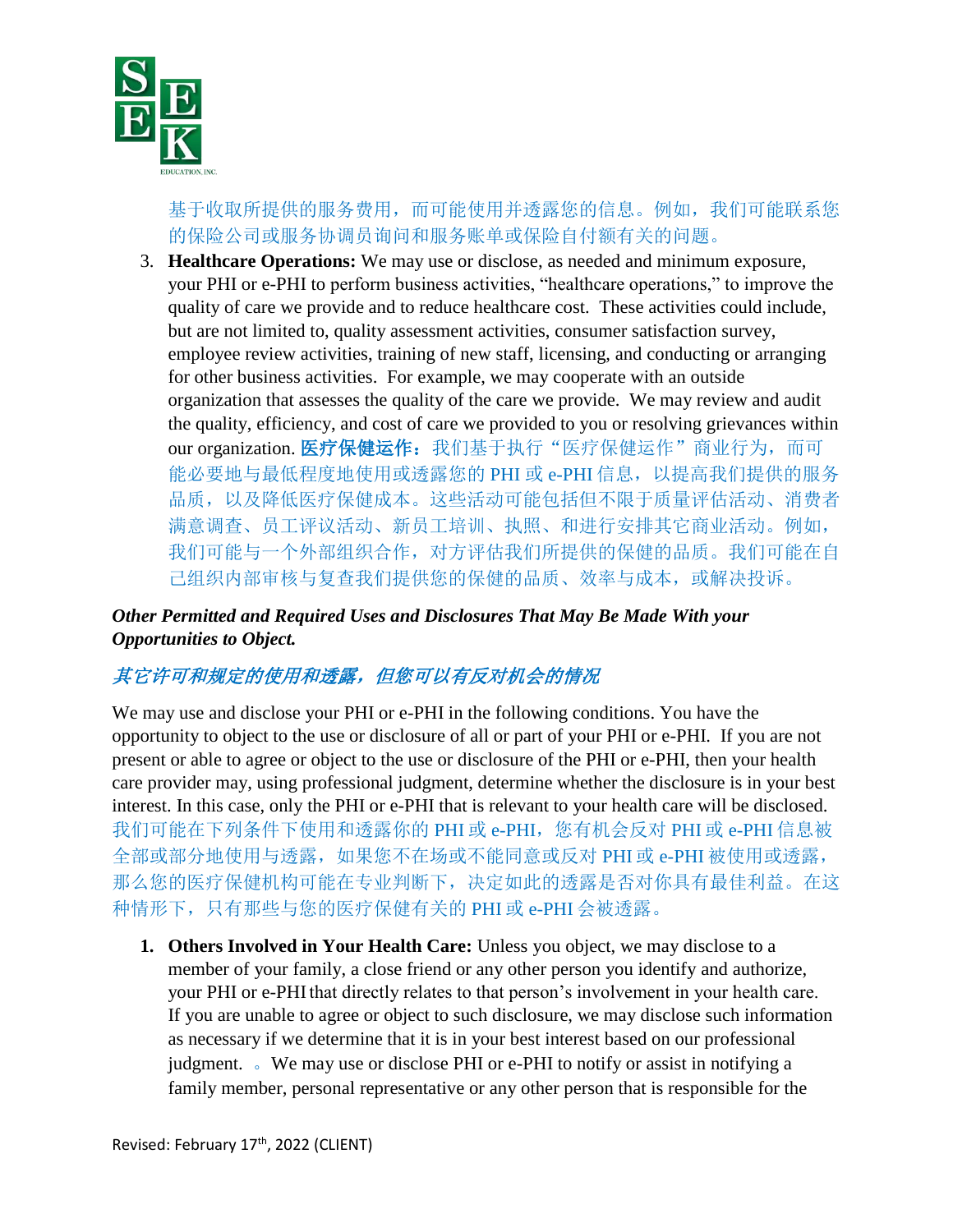

care of your location, general condition and or death. Finally, we may use or disclose your PHI or e-PHI to an authorized public or private entity to assist in disaster relief efforts and to coordinate uses and disclosures to family or other individuals involved in your health care. 涉及您的医疗保健的其他人:除非您反对,我们可以向您家庭的一 个成员、一个亲近的朋友或任何其他您确认和授权的人透露与那个人在您的医疗保 健中涉及部分直接有关的 PHI 或 e-PHI 信息。如果你无法同意或反对这样的透露, 我们可以依照我们的专业判断是否符合你的最佳利益,而决定透露信息是必要的我 们可能使用或透露 PHI 或 e-PHI 来通知或协助通知一个家庭成员、个人代表、或任 何对你所接受保健照顾的地点、一般状况和/或死亡负责的其他人。最后,我们可 能使用或透露你的 PHI 或 e-PHI 给一个获得授权的公开或私人的机构, 来协助救灾 工作,以及协调家人或涉及你的保健照顾的其他人使用或透露你的信息

**2. Emergencies:** We may use or disclose your PHI or e-PHI in an emergency treatment situation. If this happens, we will try to obtain your consent as soon as reasonably practicable after the delivery of treatment. If your healthcare provider or another healthcare provider in our agency is required by law to treat you and the healthcare provider has attempted to obtain your consent but is unable to obtain your consent, they may still use or disclose your PHI or e-PHI to treat you. 紧急情况: 我们可能在需要紧 急照顧处理情况下, 使用或透露您的 PHI 或 e-PHI。如果这种情况发生, 我们会在 治療处理之后,尽可能尝试以最快而且实际合理的方式取得你的同意。如果你的医 疗保健提供者或我们机构中另一个医疗保健提供者按照法律要求来照顾你,而且照 顾者已经尝试过但仍无法取得你的同意,他或她仍可使用或透露你的 PHI 或 e-PHI 以便照顾处理你的状况。

### *Other Permitted and Required Uses and Disclosures That May Be Made Without Your Consent, Authorization, or Opportunity to Object***.**

# 其它许可和规定的使用和透露,而无需您的同意、授权或反对机会的情況

We may disclose your PHI or e-PHI in the following conditions without your consent or authorization:

### 我们可能在下列条件下使用和透露你的 PHI 或 e-PHI, 而无需您的同意或授权:

**1. Required by Law:** We may use or disclose your protected health information to the extent we are required to do so by state or federal law. For example, the HIPAA law compels us to disclose PHI or e-PHI when required by the Secretary of the Department of Health and Human Services to investigate our compliance efforts. 法律规定: 我们可能 使用或透露你受保护的健康信息以达州政府或联邦政府法律所要求的程度。例如,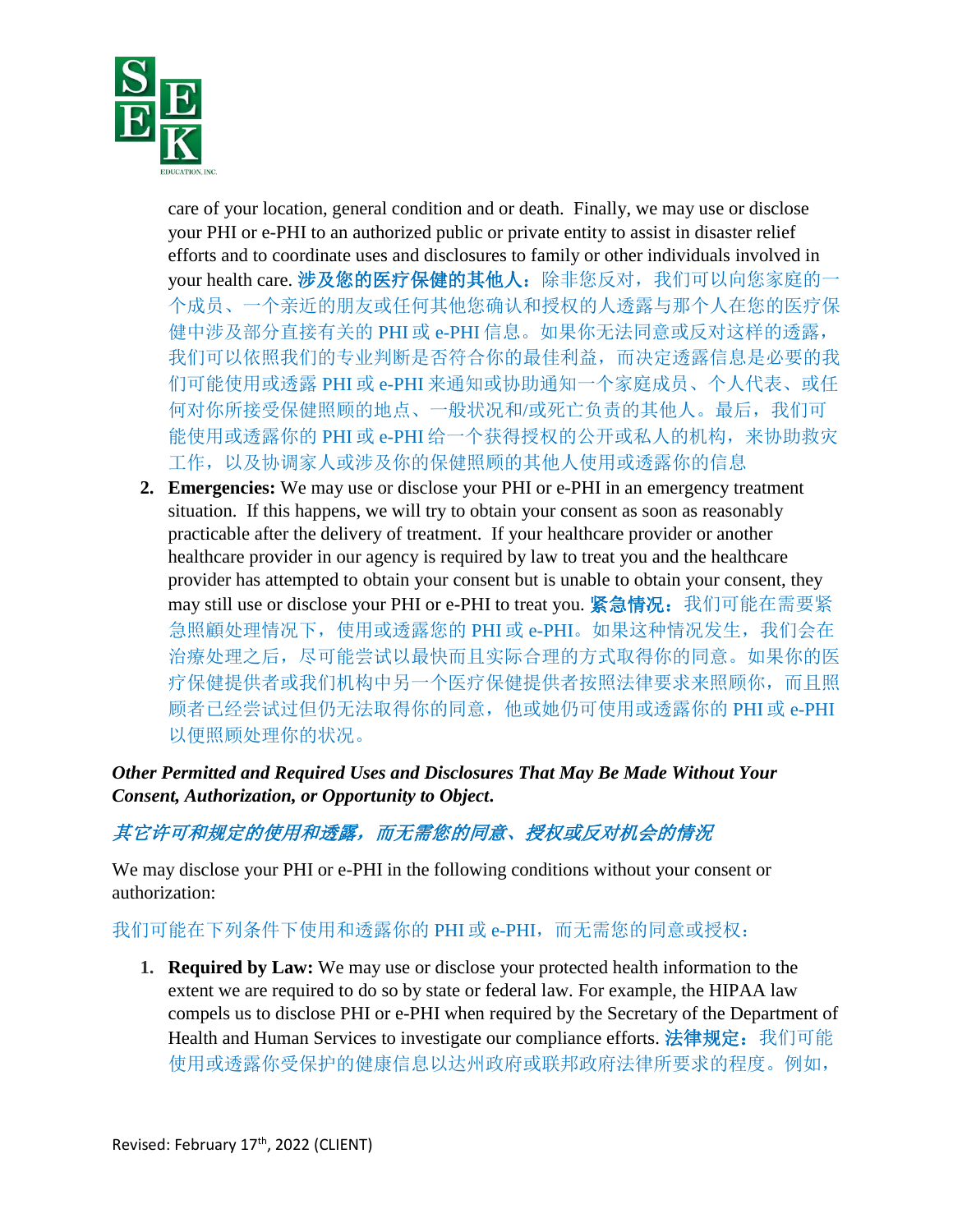

HIPPA 法律强制规定我们在健康与人类服务部部长要求以便调查我们是否遵行法 令时,需要透露 PHI 或 e-PHI 信息。

- **2. Public Health Activities:** We may disclose your protected health information to an authorized public health authority for purposes of public health activities. The information may be disclosed for such reasons as controlling disease, injury and or disability. We also may have to disclose your PHI or e-PHI to a person who may have been exposed to a communicable disease or who may otherwise be at risk of contracting or spreading the disease. In addition, we may make disclosures to a person subject to the jurisdiction of the Food and Drug Administration, for the purpose of activities related to the quality, safety or effectiveness of an FDA-regulated product or activity. 公开的医疗 保健活动:我们可能因为公共卫生活动的目的,而向一个获得授权的公共卫生单 位透露你受保护的健康信息。信息透露的原因可能包括控制疾病、受伤或残疾。我 们也可能必须透露你的 PHI 或 e-PHI 给可能已曝露在某个可传播疾病、或有染上或 散布疾病风险的人。此外,为了与 FDA 管辖的产品或活动之品质、安全或有效性 相关活动的原因,我们可能向受食品暨药物管理署司法管辖的某个人透露信息。
- **3. Abuse or Neglect:** We may make disclosures to government authorities if we believe you have been a victim of crime, abuse, neglect, and or domestic violence. We will only make this disclosure if you agree or when we are required or authorized by law to do so. 虐待或忽视:如果我们相信你是一个虐待、忽视或家庭暴力的受害者,我们可能 向政府机关透露信息。我们只会在你同意,或是当我们依法必须或依法被授权如此 做的时候,才透露信息。
- **4. Health Oversight:** We may disclose your PHI or e-PHI to a government agency authorized to oversee the health care system or government programs, or its contractors (e.g., state insurance department, U.S. Department of Labor, etc.) for activities authorized by law, such as audits, examinations, investigations, inspections and licensure activity.  $\overline{\mathbb{E}}$ 疗保健监督:我们可能向有权力监督医疗保健系统、或政府项目或其承包业者的 政府机构(如,州政府保险局、美国劳工部)透露你的 PHI 或 e-PHI 信息,用在法 律许可的活动上,例如复查、检验、调查、检查和核发证照的活动。
- **5. Lawsuits and Disputes:** We may disclose your PHI or e-PHI in the course of any judicial or administrative proceedings, in response to an order of a court or administrative tribunal and, in certain cases, in response to a subpoena, discovery request or other lawful processes. 法律诉讼和争议: 我们可能在任何司法或行政程序的行动中,透露你的 PHI 或 e-PHI 信息, 以回应法院命令或行政命令, 以及在某些情况下回应法庭传 票、搜证要求或其他法律程序。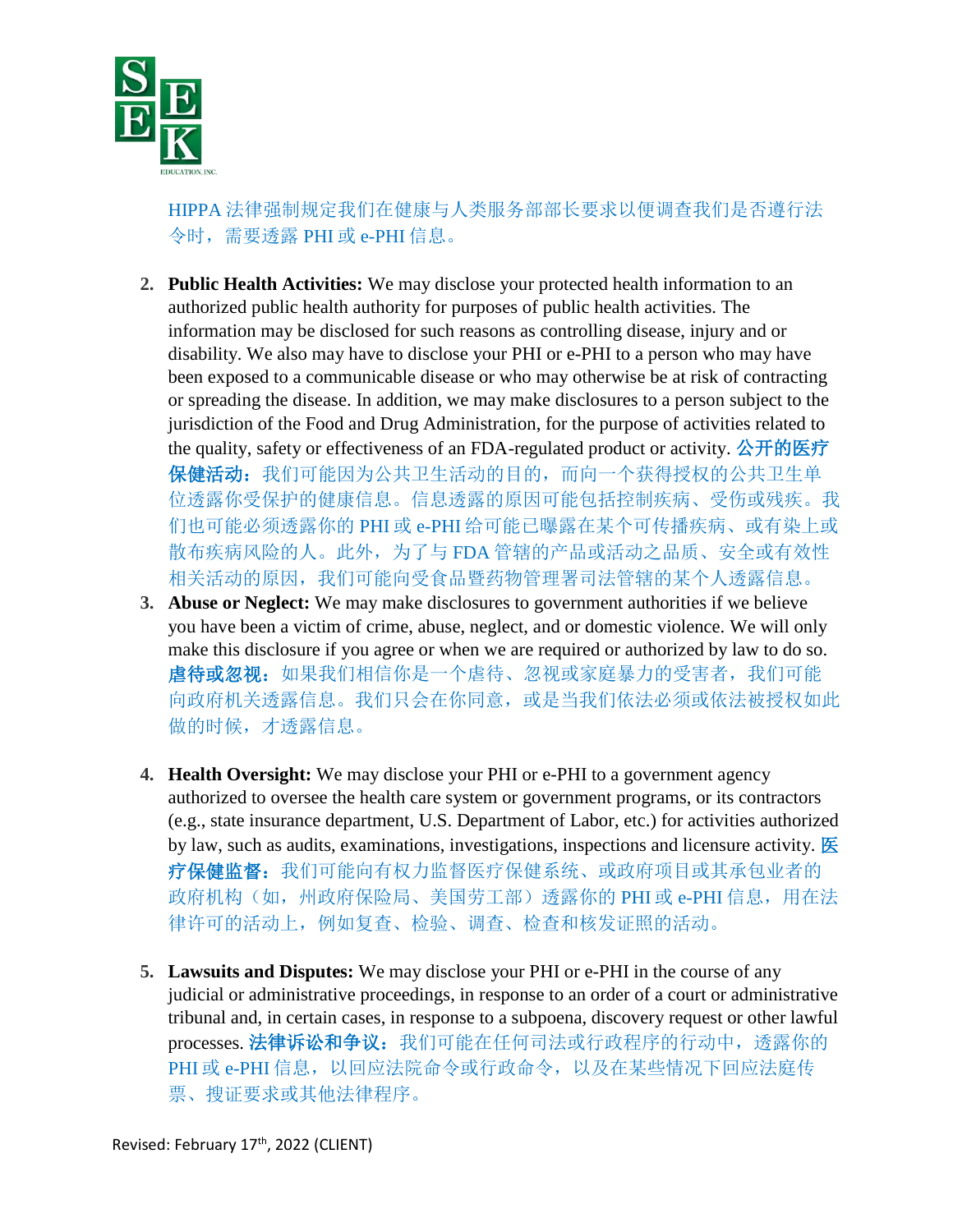

- **6. Law Enforcement:** We may disclose your PHI or e-PHI under limited circumstances to law enforcement officials. For example, disclosures may be made in response to a warrant or subpoena and or for the purpose of identifying or locating a suspect, witness and or missing persons or to provide information concerning victims of crimes. 执法: 我 们可能在有限的情形下,向执法官员透露你的 PHI 或 e-PHI 信息。例如, 为了回应 搜索状或传票,和/或出于辨认或找出犯罪嫌疑人、证人或失踪者,或提供与犯罪 受害人有关的信息。
- **7. Coroners, Funeral Directors and Organ Donation:** We may disclose your PHI or e-PHI in certain instances to coroners, funeral directors and or organizations that help find organs, eyes, and tissue to be donated or transplanted. 法医、丧葬仪式经理人和器官捐 赠:我们在某些情形下可能向法医、丧葬仪式经理人,和/或协助寻找器官、眼睛 与身体组织作为捐赠或移植的团体组织透露你的 PHI 或 e-PHI 信息。
- **8. Threat to Health or Safety:** If we believe that a serious threat exists to your health and or safety, or to the health and safety of any other persons or the public, we will notify those persons we believe would be able to help prevent or reduce the threat. 对卫生保健 或安全的威胁: 如果我们相信你的, 或任何其他人或公众的, 健康或安全面临一 个严重的威胁,我们将通知我们认为能够协助预防或减低威胁的那些人有关信息。
- **9. Military Activity and National Security:** We may disclose your PHI or e-PHI to Armed Forces personnel under certain circumstances and to authorized federal officials for the conduct of national security and intelligence activities. 军事活动和国家安全: 在某些 情形下,我们可能向军方人员透露你的 PHI 或 e-PHI 信息,也可能因为国家安全和 情报活动的目的,向获得授权的联邦官员透露你的 PHI 或 e-PHI 信息。
- **10. Correctional Institutions:** If you are an inmate in a correctional facility, we may disclose your protected health information to the correctional facility for certain purposes, including the provision of health care to you or the health and safety of you or others.  $\frac{\partial \mathbf{F}}{\partial \mathbf{F}}$ 政机关:如果你是一个狱政设施里的受刑人,我们可能出于某些目的,包括提供 你医疗保健,或考虑你或他人的健康和安全,而向狱政机关透露你的受保护的健康 信息。
- **11. Fundraising:** Demographic information, dates of healthcare services, service providers, health plan status, and outcomes can be used for fundraising without authorization. This information will not contain any personal identifiable references or breach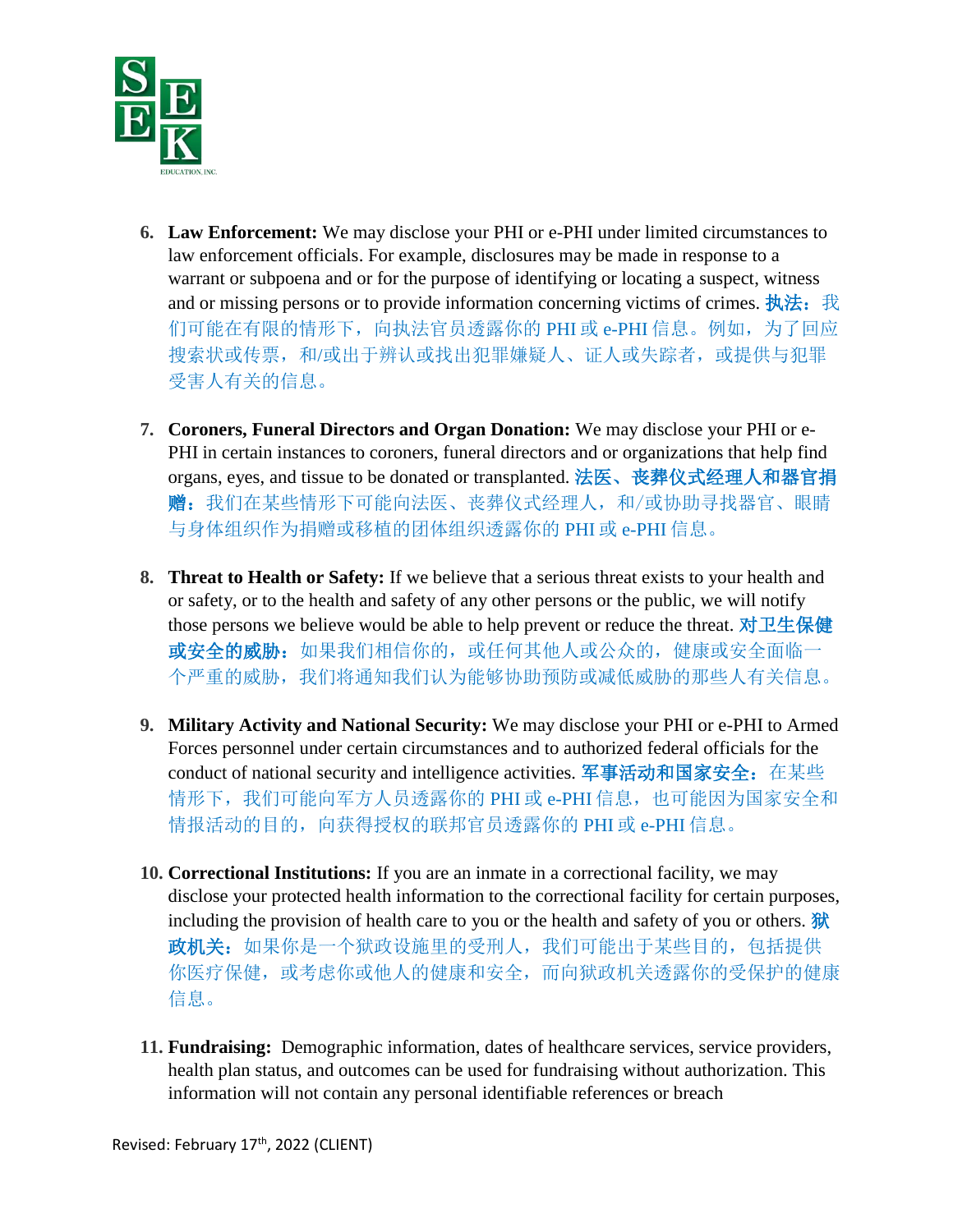

confidentiality. 募款: 人口统计信息、医疗保健服务的日期、服务提供者、健康计 划状态、与各项结果,可能无需授权而被用于募款。这样的信息不会含有任何可辨 认的个人參照资料,也不会违反保密性。

#### *Uses and Disclosures of PHI or e-PHI for which Your Written Authorization Is Required.*

Other uses and disclosures of your PHI or e-PHI will be made only with your written authorization, unless otherwise permitted or required by law. You may revoke this authorization, at any time in writing. We will not disclose information about you after we receive your revocation notice, except for disclosures which were being processed before we received your revocation notice. The following uses and disclosures will be made only with your written authorization:

### 需要您书面授权的使用和透露 *PHI* 或 *e-PHI* 情况

其他使用或透露您的 PHI 或 e-PHI 信息将只能在您的书面授权下才能进行,除非另有法律 允许或要求而例外。您可以在任何时候以书面方式撤回您的授权,我们收到您的书面撤回 授权之后,我们将不会透露信息,那些在我们收到您的撤回授权之前已经进行的信息透露 则例外。下列使用和透露只能在您的书面授权下进行: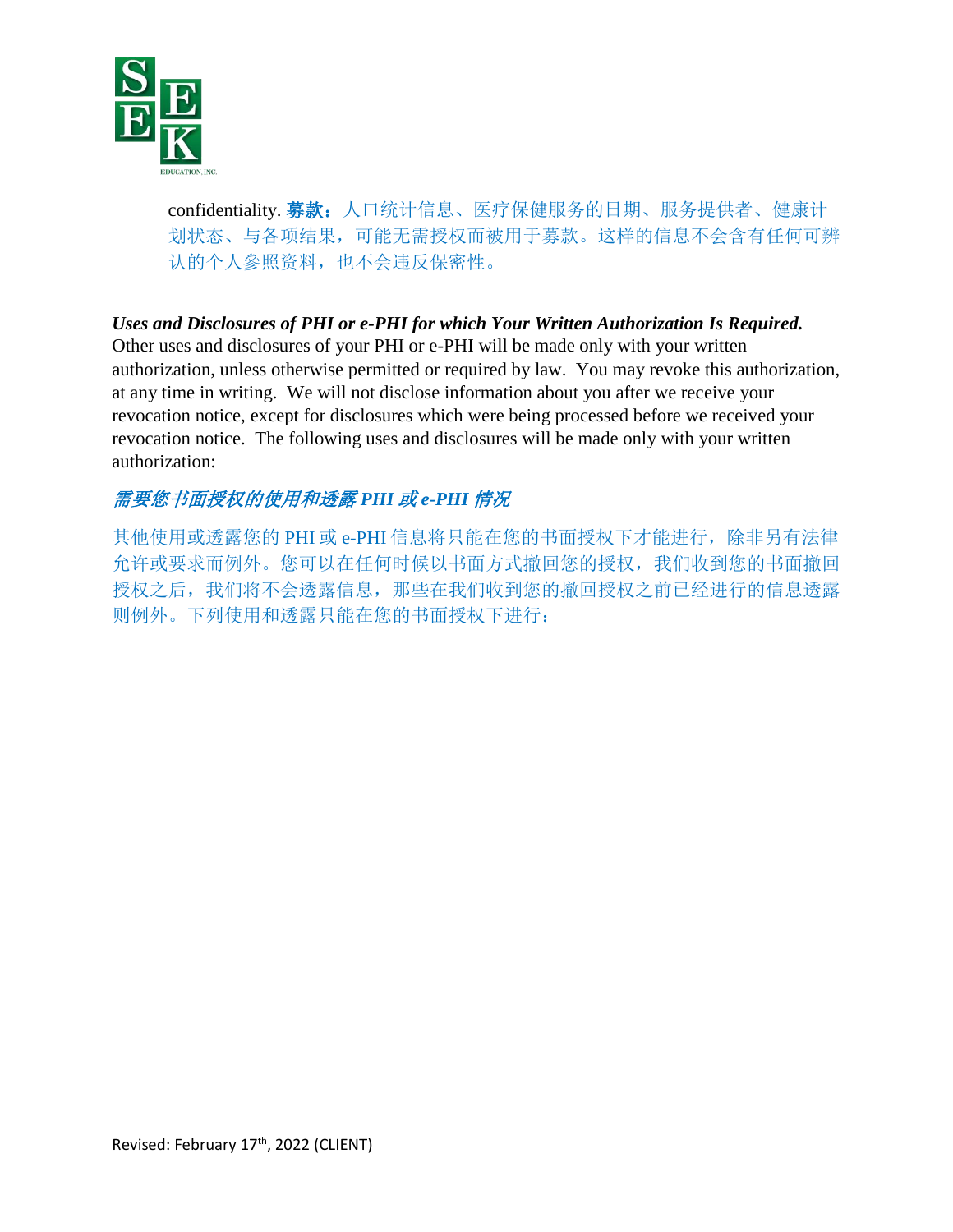

- **1.** Most uses and disclosures of treatment progress notes 治疗进度笔记的大部分使用和透 露
- **2.** Uses and disclosures of PHI or e-PHI for marketing purposes 为了行销目的而进行的 PHI 或 e-PHI 信息使用和透露
- **3.** Disclosures that constitute a sale of PHI or e-PHI 构成贩售 PHI 或 e-PHI 信息的透露
- **4.** Other uses and disclosures not described in this Notice of Privacy Practice 其他未在本隐 私权保护通知书内描述的其他使用和透露

### **UNDERSTANDING YOUR RIGHTS** 了解您的权利

When it comes to your health information, you have certain rights. This section explains your rights and a brief description of how you may exercise these rights: 您在健康信息方面拥有某 些权利,以下这个部分解释你的权利,以及简要叙述你如何行使这些权利:

**Right to Request a Copy of this Notice:** If you have received this notice electronically, you have the right to obtain a paper copy of this notice upon request. We will provide a paper copy of this notice, usually within 30 days of your request. 有权要求这份通知书 的复印件: 如果收到的是电子格式的隐私权保护通知书, 你有要求获得本通知的 纸质版本,我们通常将在您提出要求的 30 天内提供复印纸本。

**Right to Request to Inspect and Receive a Copy of your PHI or e-PHI:** You have the right to ask to see or get a copy of your PHI or e-PHI records we have about you. Ask us how to do this. We will provide a copy of your PHI or e-PHI records, usually within 30 days of your request. There are certain situations in which we are not required to comply with your request. In this case, we will respond to you in writing, stating why we will not grant your request and describing any rights you may have to request a review of our denial. 有权要求检阅和收到您的 PHI 或 e-PHI 的复印件: 您有权要求查看或索取 我们所持有关于您的 PHI 或 e-PHI 之复印件,请询问我们如何进行。通常在您提出 要求的 30 天内,我们会提供您一份 PHI 或 e-PHI 记录。在某些情况下,我们并不 需要同意您的要求,而如果是这种情况,我们会以书面回应,说明我们为什么不同 意您的要求,以及说明你可能有哪些权利来要求审核我们的拒绝同意

Under Federal Law, you may not inspect or copy the following records: treatment progress notes, information compiled in reasonable anticipation of, or use in, a civil, criminal or administrative action or proceedings, and PHI or e-PHI that is subject by law that prohibits access to PHI or e-PHI. In some circumstances, you may have a right to have this decision reviewed. 联邦法律规定, 你不能检查或复印下列记录: 治疗进展 笔记;在民事、刑事或行政法诉讼或行动中合理预期或使用而收集整理的信息;以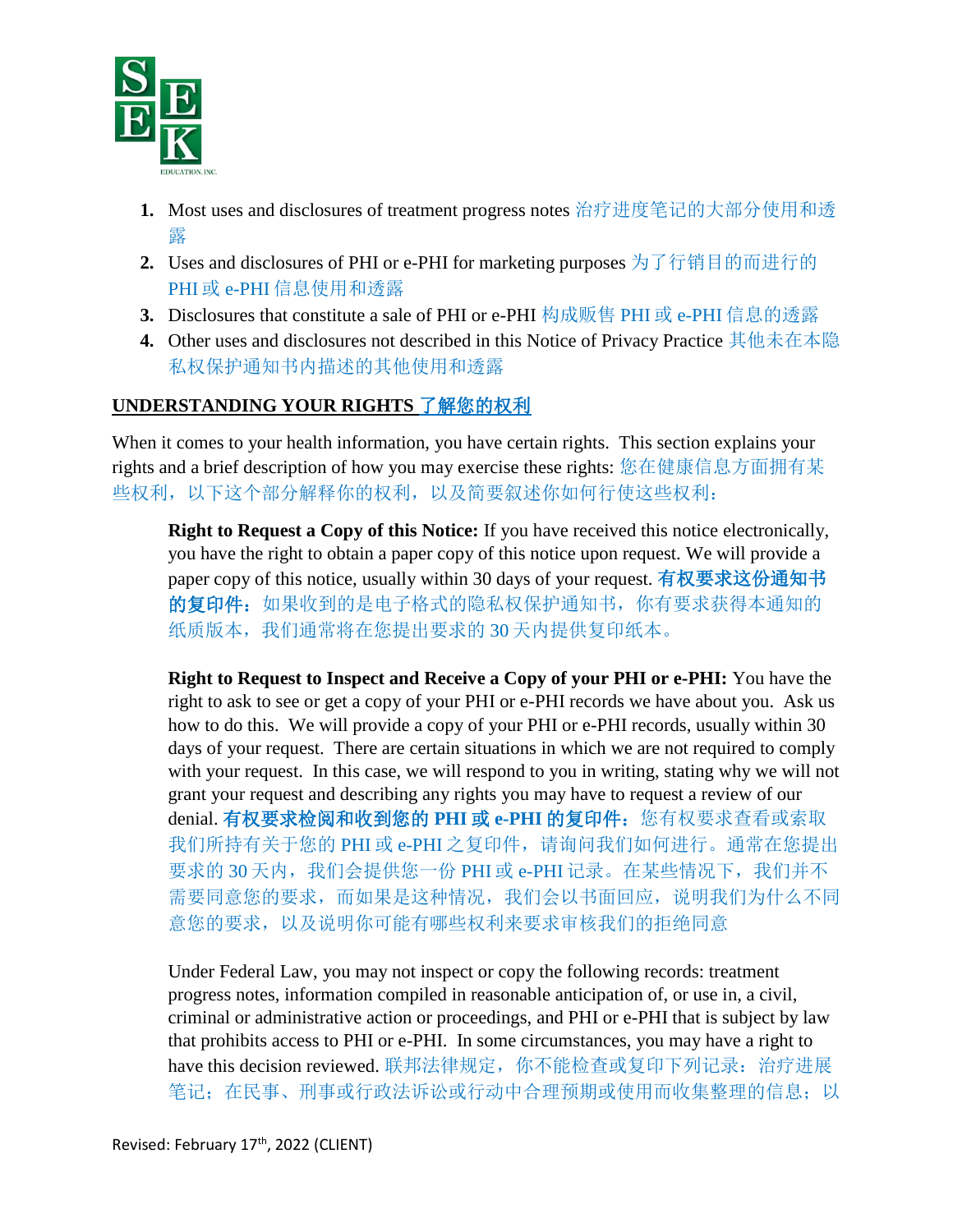

## 及被法律禁止存取的 PHI 或 e-PHI 信息。在某些情况下,你有权力要求这个决定被 审核。

**Right to Amend your PHI or e-PHI Records:** You have the right to ask us to correct your PHI or e-PHI records (e.g., clinical, billing, and other records used to make decisions about you) if you think they are incorrect or incomplete. Ask us how to do this. We may say "no" to your request, but we'll tell you why in writing within 60 days. 有权 更改您的 **PHI** 或 **e-PHI** 记录:如果您认为记录中包含的信息不正确或不完整,您 有权要求我们更正您的 PHI 记录(如,临床信息、账单、其它用以做出跟你有关 决定的记录),请询问我们如何进行。我们可能拒绝您的要求,但是我们会在 60 天内告知理由。

**Right to Request Restrictions:** You have the right to ask us to place restrictions on the way we use or disclose your PHI or e-PHI for treatment, payment or health care operations or to others involved in your health care. However, we are not required to agree to these restrictions. These situations include emergency treatment, disclosure to the Department of Health and Human Services, and disclosures described in the previous section of this Notice. If we do agree to a restriction, we may not use or disclose your PHI or e-PHI in violation of that restriction, unless it is needed for an emergency. 有权要 求设限:您有权要求我们对用于治疗、付款或医疗保健业务而使用或透露 PHI 或 e-PHI 的方式, 或您的治疗保健所涉及的他人信息之使用或透露方式设限。不过, 我们并不一定同意您对于这些限制的要求,这样的情况包括紧急治疗、对健康与人 类服务部透露信息,以及本通知先前所提及的透露情况。如果我们同意设限,我们 不可以使用或透露您的 PHI 或 e-PHI 以免违反限制,除非在紧急状况时之必要。

**Right to Request Confidential Communications:** You have the right to request to receive communications of PHI or e-PHI from us by alternative means or at alternative locations if you clearly state that the disclosure of all or part of that information could endanger you. We will try to accommodate reasonable requests. Your requests must be in writing. 有权要求保密沟通: 您有权要求我们以替代通讯方式或在替代地点与您沟 通 PHI 或 e-PHI 的信息, 如果您清楚地表明该信息的全部或部分之透露可能致使您 身处险境。我们将会接受您合理的要求。您的要求必须以书面方式提出。

**Right to Request an Accounting of Certain Disclosures:** You have the right to have us provide you an accounting of times when we have disclosed your PHI or e-PHI for any purpose other than the following: (i) treatment, billing and collection of payment for your treatment, health care operation (ii) disclosures to others involved in your health care;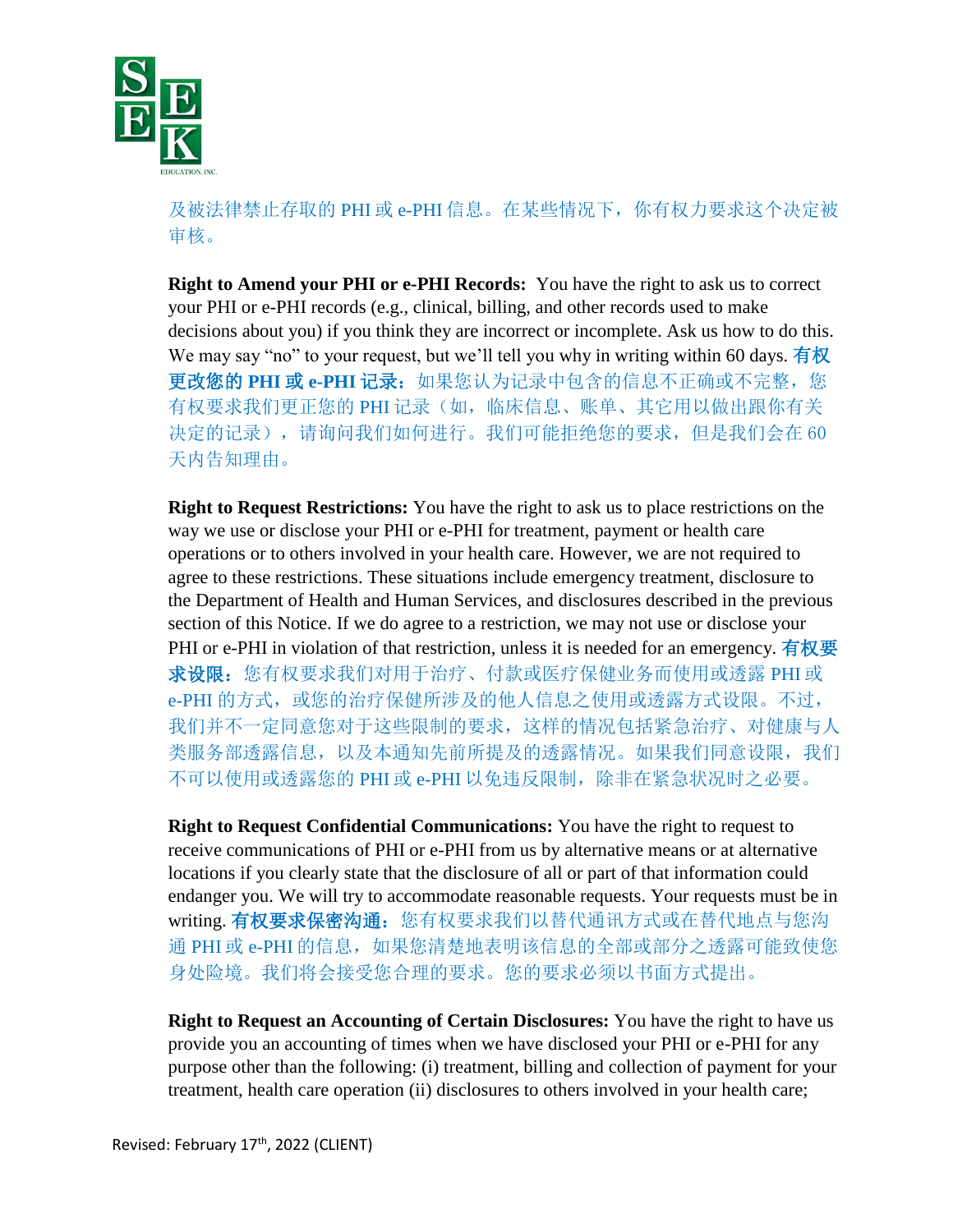

(iii) disclosures that you or your personal representative have authorized; or (iv) certain other disclosures, such as disclosures for national security purposes. All requests for an accounting must be in writing. We will require you to provide us the specific information we need to fulfill your request. This accounting requirement applies for six years from the date of the disclosure, beginning with disclosures occurring after April 14, 2003. The list will include the date(s) of the disclosure(s), the name(s) (and address(es), if available) of the person(s) or organization(s) receiving the information, and a brief description of the information. If you request this accounting more than once in a 12-month period, we reserve the rights to charge you a reasonable cost-based fee (e.g., labor, supplies, and postage). 有权要求核算某些透露信息: 您有权基于以下所列之外的任何理由, 要求 我们提供一份每一次透露过的 PHI 或 e-PHI 核算记录: (i) 对您的治疗和保健运作 所作的治疗、发出账单和收费;(ii) 涉及您治疗保健中其他人的透露; (iii) 您或您的 个人代表已经授权过的透露; 或 (iv) 某些其他的透露,例如因为国家安全所作的透 露。所有核算要求必须以书面形式提出,我们将需要您提供我们所需要的特定信息 以达成您的要求,这个核算要件适用于 2003 年 4 月 14 日之后發生的透露,从透露 日期开始的六年内。清单将包括哪些人或机构收到所透露信息的日期、他们的姓名 (如果有记录的话,包括地址)和信息内容的简要描述。如果您要求核算的次数在 12 个月内超过一次,我们保留向您收取一个基於成本的合理费用(如,人工、物 资和邮费)。

**Right to opt out of any communication regarding fundraising activities sponsored by this organization:** You have the right to opt out of any fundraising activity. We may use limited information to contact you for fundraising. We may also share such information with our fundraising foundations. You may choose to opt out of receiving fund-raising requests if you are contacted. Your decision will have no impact on your treatment or payment for services at SEEK. 有权选择退出有关本组织赞助的募款活动 的任何通信:您有权选择退出任何募款活动。我们可能用受限的信息为了募款而 联系您,我们也可能将如此的信息分享给我们的募款基金会。如果您被联系,可以 选择退出而不要收到有关募款的请求。您的决定对于您在 SEEK 的治疗或服务付费 并无影响。

**Right to be notified following a breach of your unsecured Protected Health Information (PHI):** You have the right to be informed if a breach of your unsecured Protected Health Information. We will tell you if we discover a breach of your health information. Breach means that your health information was disclosed or shared in an unintended way and there is more than a low probability that it has been compromised. The notice will tell you about the breach, about steps we have taken to lessen any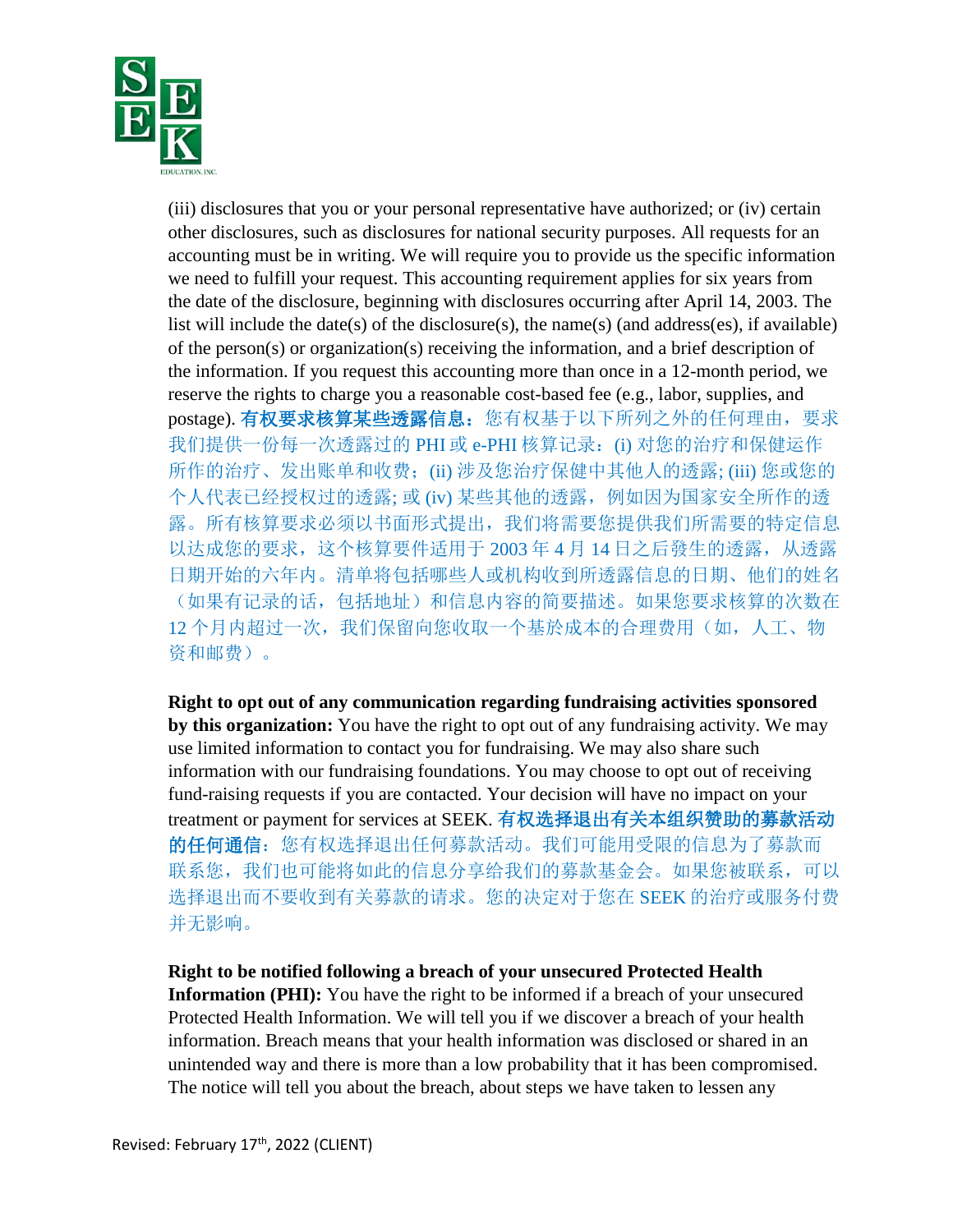

possible harm from the breach, and actions that you may need to take in response to the breach. 有权在您的无安全保护的 PHI 被泄露后得到通知:您有权被告知您的无安 全保护的 PHI 被泄露, 如果我们发现您的健康信息泄露, 我们会告知您。泄露的 意思是,您的健康信息以非有意为之的方式被披露或共享,并且被泄露的可能性非 常低。我们发给您的通知将告知泄露情况、我们已经采取的步骤来减轻任何可能因 此产生的危害,以及你可能需要采取的对应行动。

### **YOU MAY FILE A COMPLAINT ABOUT OUR PRIVACY PRACTICES.** 您可以提出关于隐私权保护的投诉

You may complain to us or the Department of Health and Human Services – Office of Civil Rights if you believe your privacy rights have been violated by us. 如果您认为我们触犯您的隐 私权,您可以向我们或健康与人类服务部 – 民权办公室投诉。

You may file a complaint with us by notifying our Privacy Officer:

您可以向我们的隐私保护主管提出投诉:

- 亲自来到 In person at 835 W. Christopher St., West Covina, CA 91775
- 电子邮件 Email: [privacyofficer@seekeducation.org](mailto:privacyofficer@seekeducation.org)

You may file a complaint with the Department of Health and Human Services – Office for Civil Rights through their complaint channels: 您也可以通过健康与人类服务部 – 民权办公室的投 诉管道提出投诉:

- 线上 Online:<https://ocrportal.hhs.gov/ocr/smartscreen/main.jsf>
- 一般邮件 Mail: U.S. Department of Health and Human Services 200 Independence Avenue, S.W. Room 509F HHH Bldg. Washington, D.C. 20201
- 电子邮件 Email: [OCRComplaint@hhs.gov](mailto:OCRComplaint@hhs.gov)

We will not retaliate against you for filing a complaint. 我们不会因您投诉而报复您。

We are required by law to maintain the privacy of PHI and e-PHI, to provide individuals with notice of our legal duties and privacy practices with respect to PHI and e-PHI, and to notify affected individuals following a breach of unsecured PHI and e-PHI. 我们依法必须维持 PHI 和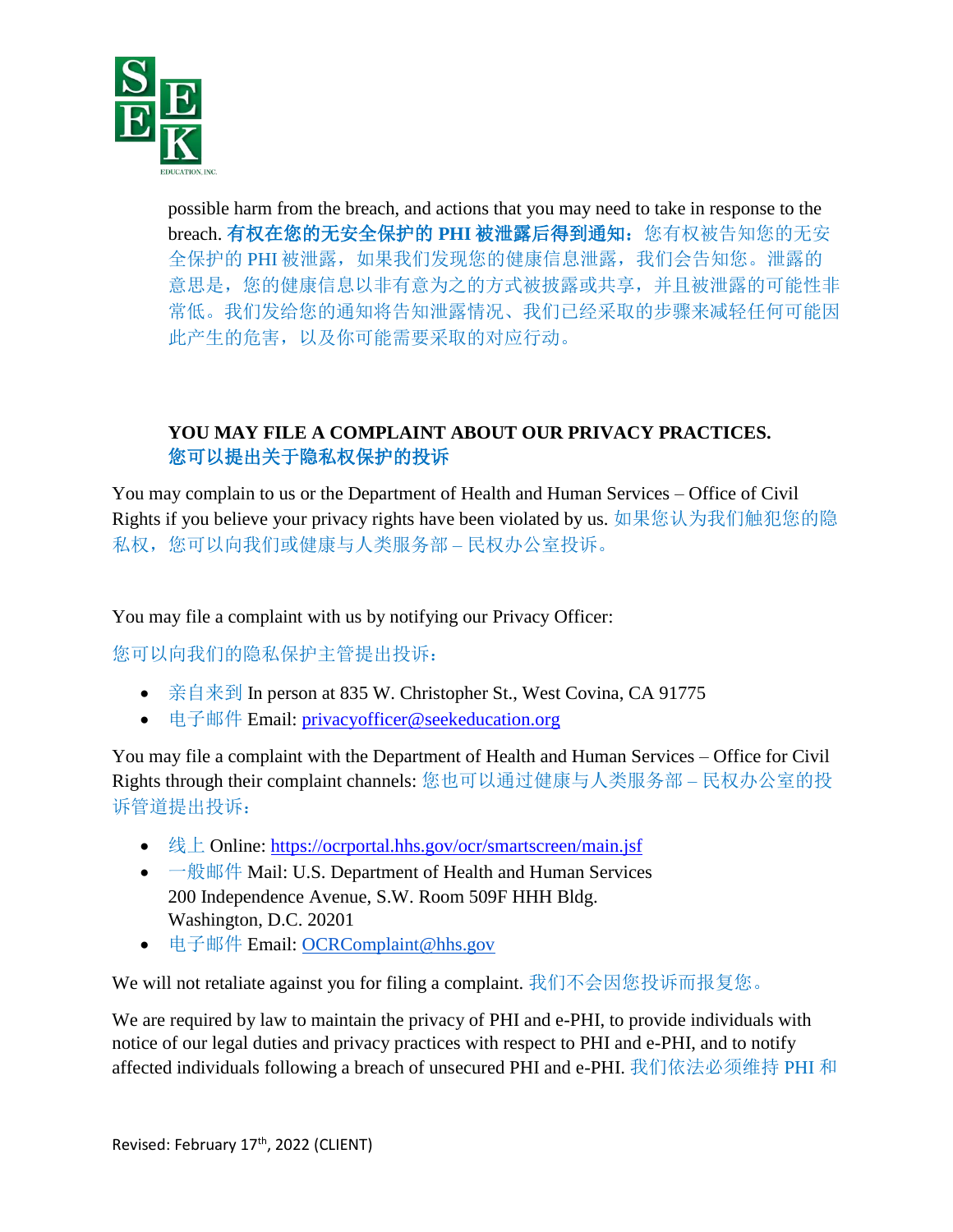

e-PHI 的隐私,必须通知相关个人我们对 PHI 和 e-PHI 的法律责任和隐私实践,以及必须 在无安全保护的 PHI 和 e-PHI 被泄露后通知受影响的个人。

This notice was published and became effective on April 13, 2003. 本通知书发布与生效日为 2003 年 4 月 13 日。

If you have any objections to this form, please contact our Privacy Officer at privacyofficer@seekeducation.org 如果您对本通知书有任何不同意之处,请与我们的隐私 保护主管联系 privacyofficer@seekeducation.org